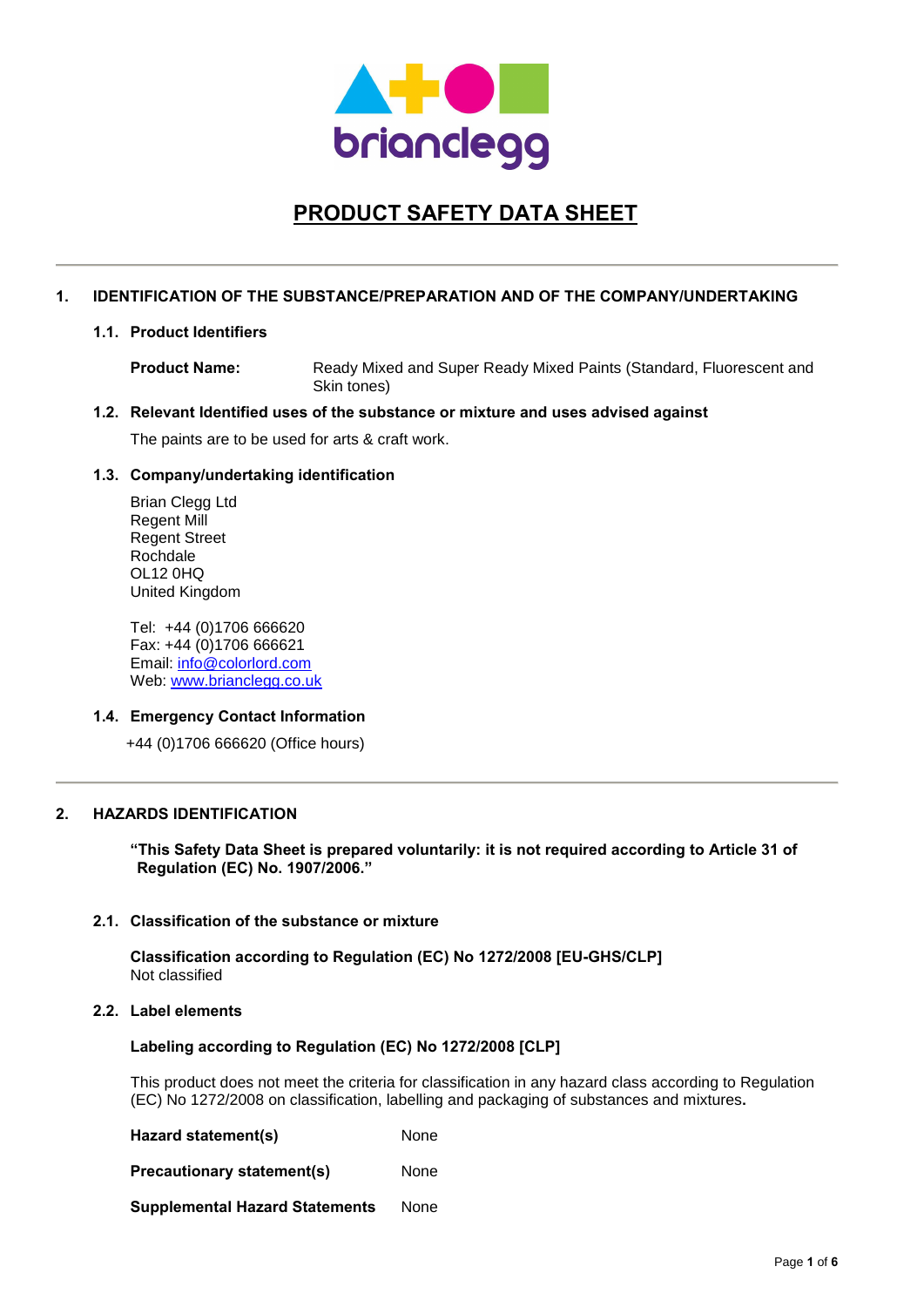### **2.3. Other hazards**

Not classified as hazardous as supplied.

The paints conform to all relevant parts of the European Toy Safety regulations (EN71).

Eye contact may cause temporary irritation.

Repeated/prolonged skin contact may cause minor irritation to sensitive individuals.

# **3. COMPOSITION/INFORMATION ON INGREDIENTS**

**3.1 Description of Material:** Coloured liquid paint.

### **4. FIRST AID MEASURES**

### **4.1 Description of First Aid Measures**

| General Advice: | First aid followed by medical attention.                                                                                               |
|-----------------|----------------------------------------------------------------------------------------------------------------------------------------|
| Inhalation:     | The paints are not considered to be a hazard as supplied.                                                                              |
| Skin contact:   | Wash with mild soap and water. Generally the product does not irritate the<br>skin. Seek medical advice if irritation occurs/persists. |
| Eye Contact:    | Rinse opened eye for several minutes under running water. Seek medical<br>attention if irritation persists.                            |
| Ingestion:      | Wash mouth out with water, seek medical attention if symptoms occur.                                                                   |

- **4.2 Most Important Symptoms and effects, both acute and delayed** Allergic skin reactions
- **4.3 Indication of any immediate medical attention and special treatment needed** Skin reaction like itching, reddening, blistering may appear after hours.

# **5. FIRE FIGHTING MEASURES**

### **5.1 Suitable Extinguishing Media:** Water spray, extinguishing foam, dry powder extinguisher, carbon dioxide.

- **5.2 Special hazards arising from the substance or mixture:** If these products are either ignited or exposed to elevated temperatures causing decomposition carbon dioxide or carbon monoxide may be emitted.
- **5.3 Advice for firefighters:** Wear self contained breathing apparatus for fire fighting.

# **6. ACCIDENTAL RELEASE MEASURES**

- **6.1 Personal precautions:** No special precautions
- **6.2 Environmental precautions:** Not applicable.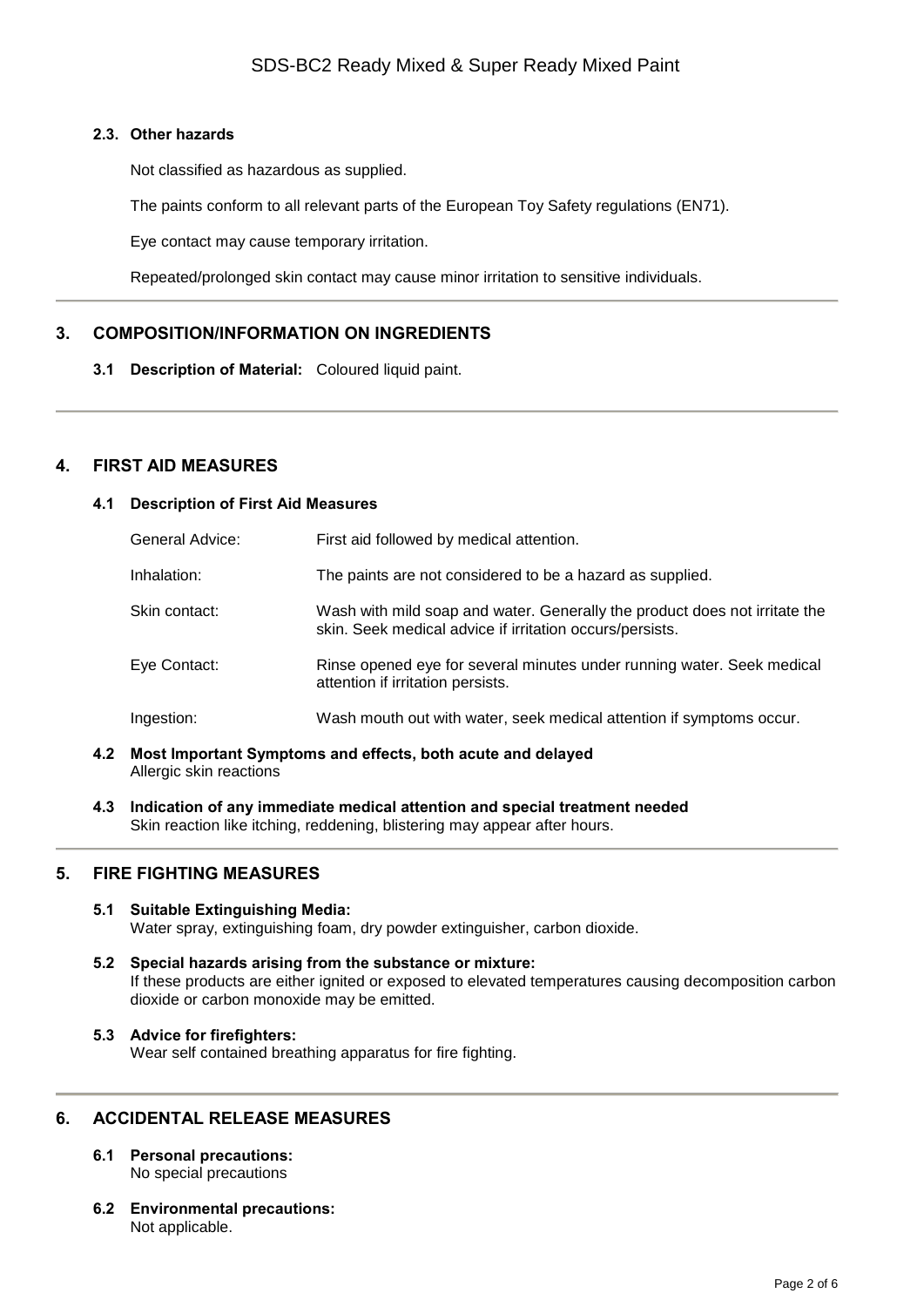### **6.3 Methods for cleaning up:**

Wipe up with kitchen towel and clean up the residue with warm, soapy water.

### **7. HANDLING AND STORAGE**

- **7.1 Precautions for Safe Handling:** Avoid contact with eyes. Avoid repeated prolonged contact with skin.
- **7.2 Conditions for safe storage including any incompatibilities:** Store in the closed container provided.

#### **7.3 Specific end uses:** None

### **8. EXPOSURE CONTROLS/PERSONAL PROTECTION**

### **8.1 Control Parameters:**

These products do not contain any relevant quantities of materials with critical values that have to be monitored in the workplace. (ref: EH40/2005 as consolidated with amendments Oct 2007)

National exposure control limits must be considered where appropriate.

### **8.2 Exposure Controls:**

**Appropriate engineering controls** Handle in accordance with good industrial hygiene and safety practice.

### **Personal Protective equipment**

**Ventilation:** No occupational exposure limits established

**Respiratory protection:** None required under normal conditions of use.

**Hand Protection:** Not required under normal conditions of use.

**Eye Protection:** Not required under normal conditions of use.

### **Body Protection:**

Not required under normal conditions of use.

**General Safety and Hygiene measures:** Do not eat or drink while working with the product. Wash hands before breaks and at the end of work.

### **9. PHYSICAL AND CHEMICAL PROPERTIES**

### **9.1 Information on basic physical and chemical properties**

a) Appearance: Coloured viscous liquids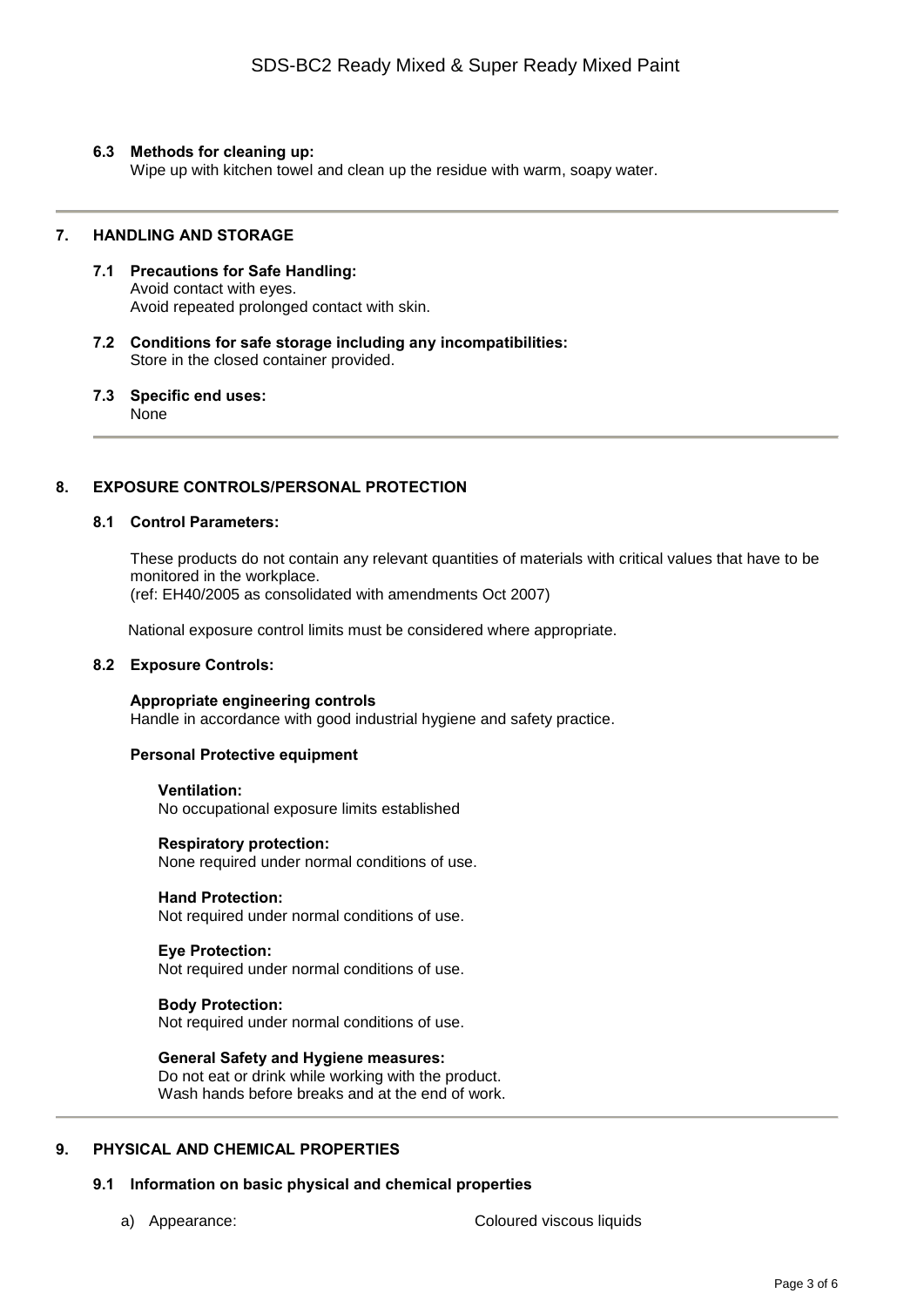# SDS-BC2 Ready Mixed & Super Ready Mixed Paint

|     | b) | Odour:                                       | slight                            |
|-----|----|----------------------------------------------|-----------------------------------|
|     | c) | Odour threshold                              | no data available                 |
|     | d) | pH                                           | $7 - 9$                           |
|     | e) | Melting point/freezing point                 | no data available                 |
|     | f) | Initial boiling point and boiling range      | no data available                 |
|     | g) | Flash point                                  | no data available                 |
|     | h) | Evaporation rate                             | no data available                 |
|     | i) | Flammability (solid, gas)                    | no data available                 |
|     | j) | Upper/lower flammability or explosive limits | no data available                 |
|     | k) | Vapour pressure                              | no data available                 |
|     | I) | Vapour density                               | no data available                 |
|     | m) | Relative density                             | 1.2. 1.4 g/cm3 at 20°C            |
|     | n) | Water solubility                             | miscible with water               |
|     | o) | Partition coefficient: n octanol/water       | no data available                 |
|     | p) | Autoignition temperature                     | not self igniting                 |
|     | q) | Decomposition temperature                    | no data available                 |
|     | r) | Viscosity                                    | 4,000 . 7,000 cps at 20°C         |
|     | s) | <b>Explosive properties</b>                  | does not present explosive hazard |
|     | t) | Oxidizing properties                         | no data available                 |
| 9.2 |    | <b>Other Safety Information</b>              |                                   |

### **10. STABILITY AND REACTIVITY**

No data available

### **10.1 Reactivity**

Stable under normal conditions

# **10.2 Chemical stability**

no data available

### **10.3 Possibility of hazardous reactions** no data available

### **10.4 Conditions to avoid**

Avoid contact with acids.

## **10.5 Incompatible materials**

no data available

### **10.6 Hazardous decomposition products**

On combustion emits toxic fumes of carbon dioxide and/or carbon monoxide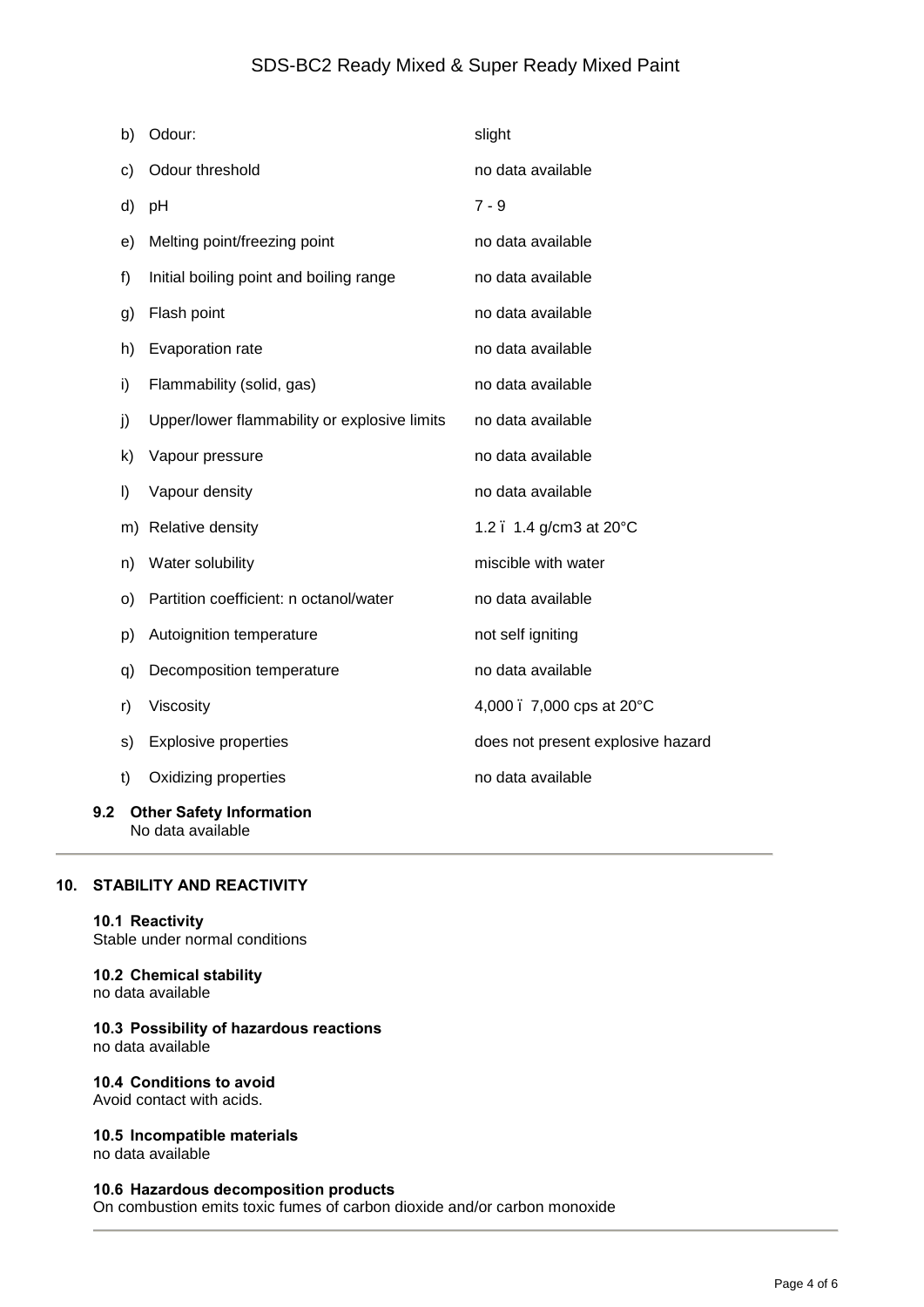### **11. TOXICOLOGICAL INFORMATION**

### **11.1 Information on toxicological effects**

**Acute toxicity** no data available

**Skin sensitisation/irritation** may be mild irritation

**Serious eye damage/eye irritation** no data available

**Respiratory sensitisation**

exposure may cause coughing or wheezing.

**Germ cell mutagenicity**

no data available

### **Carcinogenicity**

IARC: No component of this product present at levels greater than or equal to 0.1% is identified as probable, possible or confirmed human carcinogen by IARC.

### **Reproductive toxicity**

no data available

**Specific target organ toxicity - single exposure** no data available

**Specific target organ toxicity - repeated exposure** no data available

### **Aspiration hazard**

no data available

**Potential health effects** no known significant effects or critical hazards

### **Signs and Symptoms of Exposure**

To the best of our knowledge, the chemical, physical, and toxicological properties have not been thoroughly investigated.

### **Additional Information**

When used and handled according to specifications, the product does not have any harmful effects to our experience and the information provided to us. Brian Clegg Ready Mixed paints have NOT been approved for use in cosmetics.

The substance is not subject to classification according to the latest version of the EU lists.

### **12. ECOLOGICAL INFORMATION**

**12.1 Toxicity** no data available

**12.2 Persistence and degradability** no data available

**12.3 Bioaccumulative potential** no data available